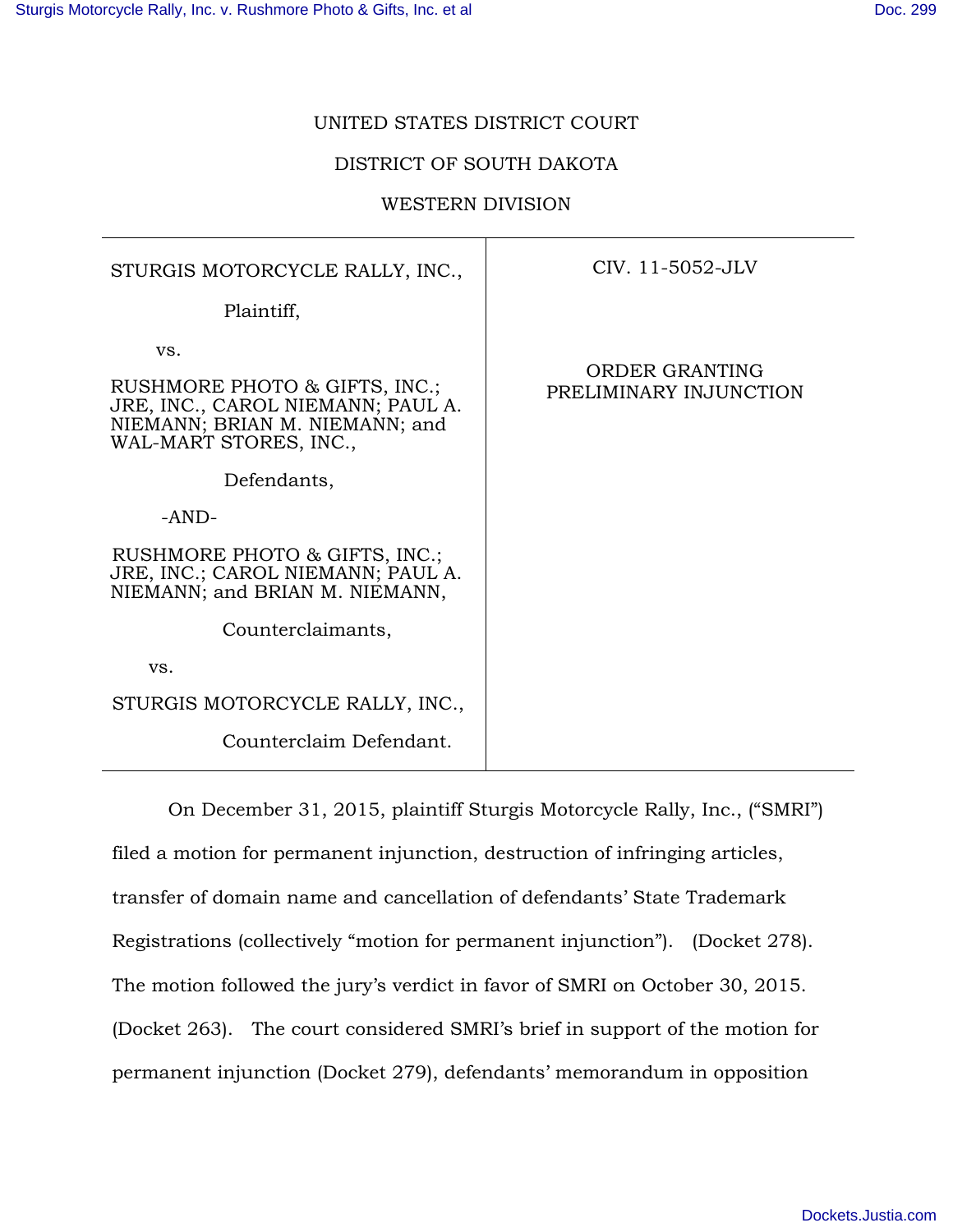(Docket 288) and plaintiff's reply brief (Docket 291). Having considered the evidence presented at the February 5, 2016, hearing and the parties' additional arguments, the court orally granted in part and denied in part plaintiff's motion.

"A permanent injunction requires the moving party to show actual success on the merits, rather than the fair chance of prevailing on the merits required for a standard preliminary injunction." Oglala Sioux Tribe v. C & W Enterprises, Inc., 542 F.3d 224, 229 (8th Cir. 2008) (citing Planned Parenthood Minnesota, North Dakota, South Dakota v. Rounds, 530 F.3d 724, 732 (8th Cir. 2008) (*en banc*); Randolph v. Rodgers, 170 F.3d 850, 857 (8th Cir. 1999)). "If a court finds actual success on the merits, it then considers the following factors in deciding whether to grant a permanent injunction: (1) the threat of irreparable harm to the moving party; (2) the balance of harms with any injury an injunction might inflict on other parties; and (3) the public interest." Oglala Sioux Tribe, 542 F.3d at 229 (citing Planned Parenthood Minnesota, North Dakota, South Dakota, 530 F.3d at 729 n. 3; Dataphase Systems, Inc. v. CL Systems, Inc., 640 F.2d 109, 113 (8th Cir. 1981) (*en banc*)). The court will not take up the motion for permanent injunction at this time, but will set the matter for determination at the time other post-trial motions are resolved. The entry of a permanent injunction would render meaningless the defendants' post-trial motions. The parties may conduct discovery pertaining to plaintiff's motion for a permanent injunction in the meantime.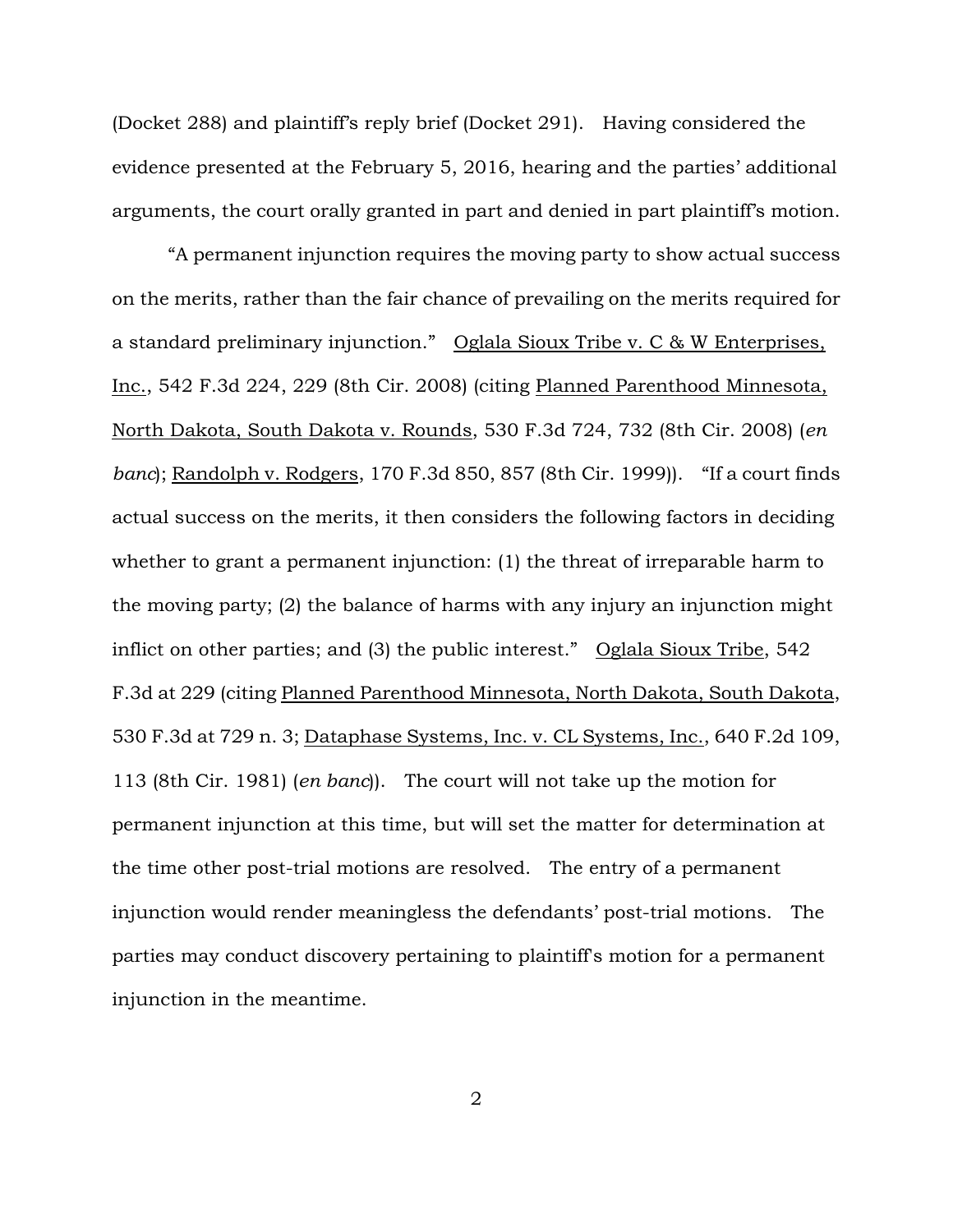In support of its decision to grant a preliminary injunction, the court notes the United States Supreme Court decision of eBay v. MercExchange, L.L.C., 547 U.S. 388 (2006), which held "the decision whether to grant or deny injunctive relief rests within the equitable discretion of the district courts." The Court rejected the Federal Circuit's application of a categorical rule that permanent injunctive relief was available after patent infringement was established. Id. at 394. In doing so, the Supreme Court did not decide whether a permanent injunction was proper but found that neither the district court nor the court of appeals "correctly applied the traditional four-factor framework that governs the award of injunctive relief  $\dots$ ." Id. The case was remanded for proper application of the four-factor analysis. Id.

Under the Lanham Act, 15 U.S.C. § 1116(a), the court may issue an injunction against unauthorized trademark use "according to the principles of equity and upon such terms as the court may deem reasonable . . . ." According to the Trademark Dilution Revision Act, 15 U.S.C. § l125(c)(l), the court must issue an injunction in favor of a successful trademark dilution plaintiff "regardless of the presence or absence of actual or likely confusion, of competition, or of actual economic injury."

In this case, the court applies the traditional four-factor framework from eBay and relevant Lanham Act provisions to the facts decided by the jury together with the evidence presented at the February 5, 2016 hearing. The court finds each of the factors weighs strongly in favor of issuing injunctive relief.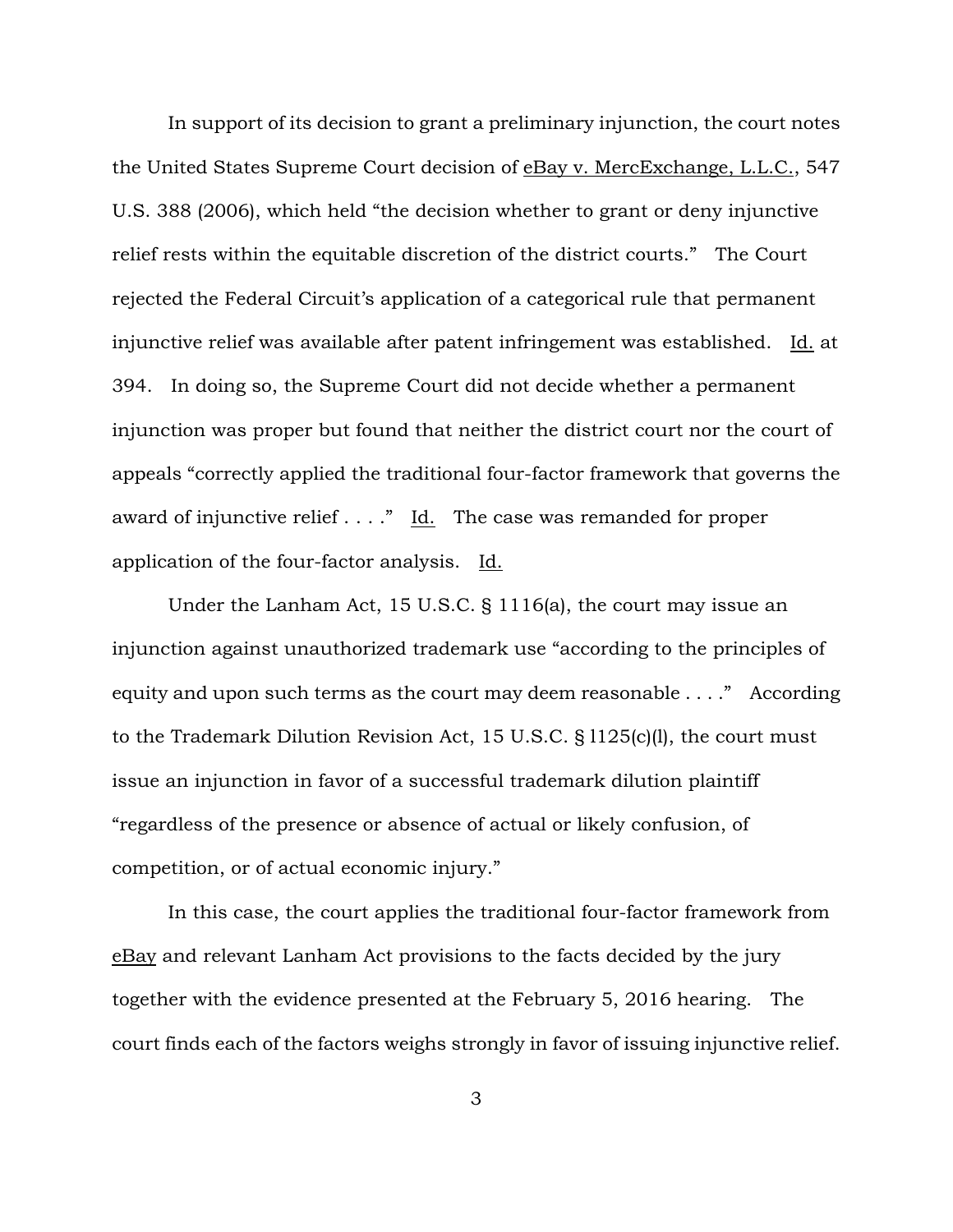In addition to injunctive relief, pursuant to 15 U.S.C. § 1118, the court may order the destruction of infringing articles and the means for making the infringing articles. By the Anti-Cybersquatting Consumer Protection Act, 15 U.S.C. § l125(d)(l)(C), the court has authority to order the transfer of domain names used in a manner contrary to the Lanham Act. Pursuant to SDCL § 37-6-20, the court may order the South Dakota Secretary of State to cancel defendants' state trademark registrations.

On October 30, 2015, after a ten-day jury trial, the jury returned a unanimous verdict in SMRI's favor on all counts: (1) registered trademark infringement, (2) unregistered trademark infringement; (3) trademark dilution; (4) deceptive trade practices; (5) violations of the Anti-Cybersquatting Consumer Protection Act; (6) false advertising; and (7) unfair competition. (Docket 264). The court entered judgment on those claims in favor of SMRI on December 2, 2015. (Docket 269). The court finds SMRI achieved actual success on the merits. Oglala Sioux Tribe, 542 F.3d at 229.

In its verdict, the jury unanimously found in favor of SMRI on its claims of infringement of the registered STURGIS®, STURGIS BIKE WEEK®, and Composite Design marks and of the unregistered STURGIS MOTORCYCLE RALLY™ and STURGIS RALLY & RACES™ marks (jointly referred to as "SMRI's Marks"). "Since a trademark represents intangible assets such as reputation and goodwill, a showing of irreparable injury can be satisfied if it appears that [the plaintiff] can demonstrate a likelihood of consumer confusion." General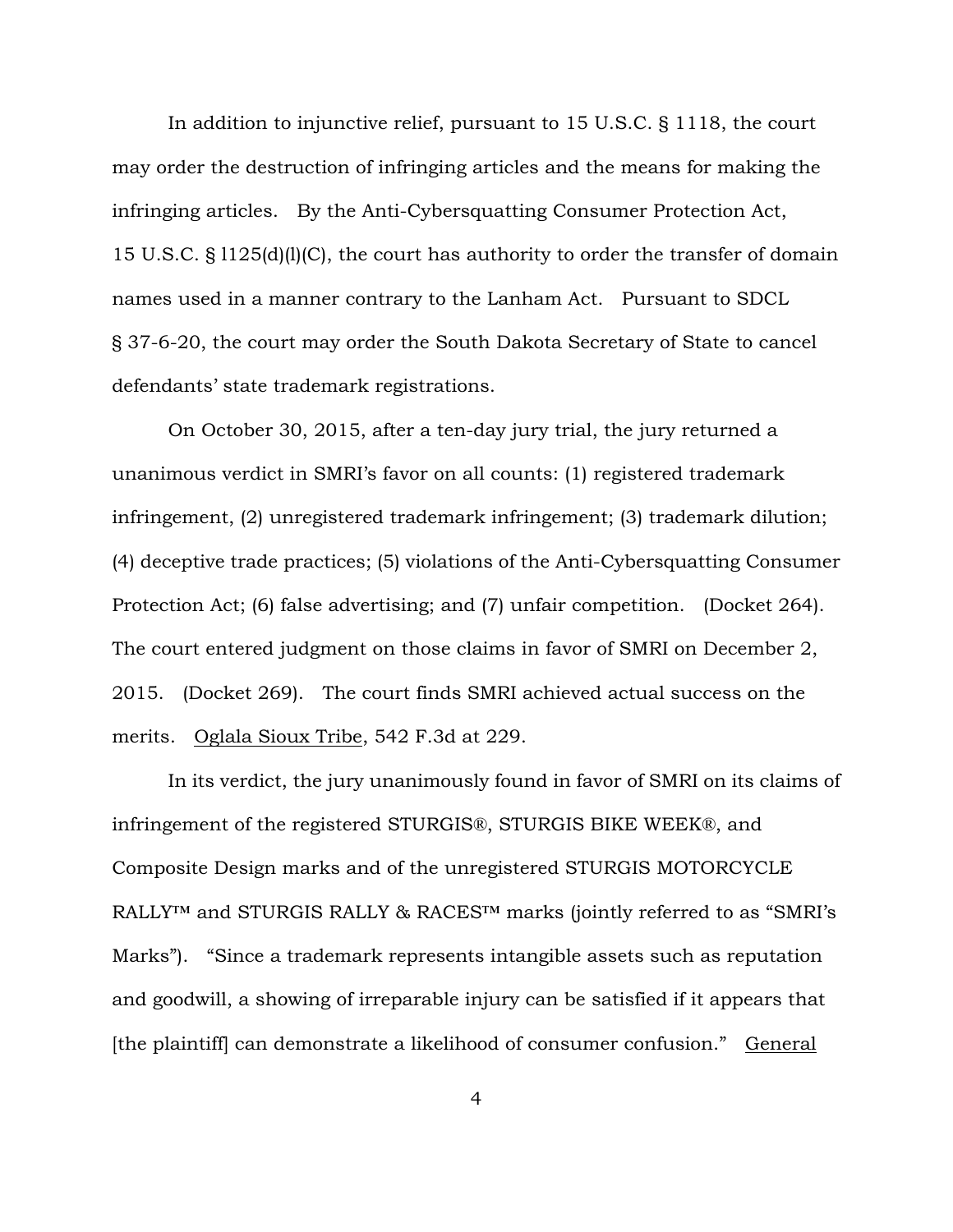Mills, Inc. v. Kellogg Co., 824 F.2d 622, 625 (8th Cir. 1987). "[I]n trademark law, injury is presumed once a likelihood of confusion has been established."

Community of Christ Copyright Corp. v. Devon Park Restoration Branch of Jesus

Christ's Church, 634 F.3d 1005, 1012 (8th Cir. 201 l) (finding the district court

did not abuse its discretion in permanently enjoining the defendants from use of

plaintiff's marks).

The jury also unanimously found in favor of SMRI on its claim of dilution of

the famous STURGIS® mark. The court's instructions outlined the

requirements for deciding in favor of SMRI on its dilution claim:

# INSTRUCTION NO. 30 - TRADEMARK DILUTION CLAIM

SMRI claims the Defendants' use of their Sturgis Designations is likely to dilute the distinctiveness of SMRI's "STURGIS" trademark. Trademark dilution is the lessening of the capacity of a famous or distinctive mark to identify and distinguish goods or services. The purpose of the anti-dilution law is to protect against the blurring of a trademark's value, or the tarnishment of a trademark's image.

To succeed on this claim, SMRI must prove by the greater convincing weight of the evidence the following:

## **1. That SMRl's "STURGIS" trademark is famous and distinctive, either inherently or through acquired distinctiveness;**

In considering whether SMRI's trademark is "famous," you may consider the following factors:

- 1. The duration, extent, and geographic reach of advertising and publicity of the mark, whether advertised or publicized by SMRI or third parties;
- 2. The amount, volume, and geographic extent of sales of goods or services offered under the mark;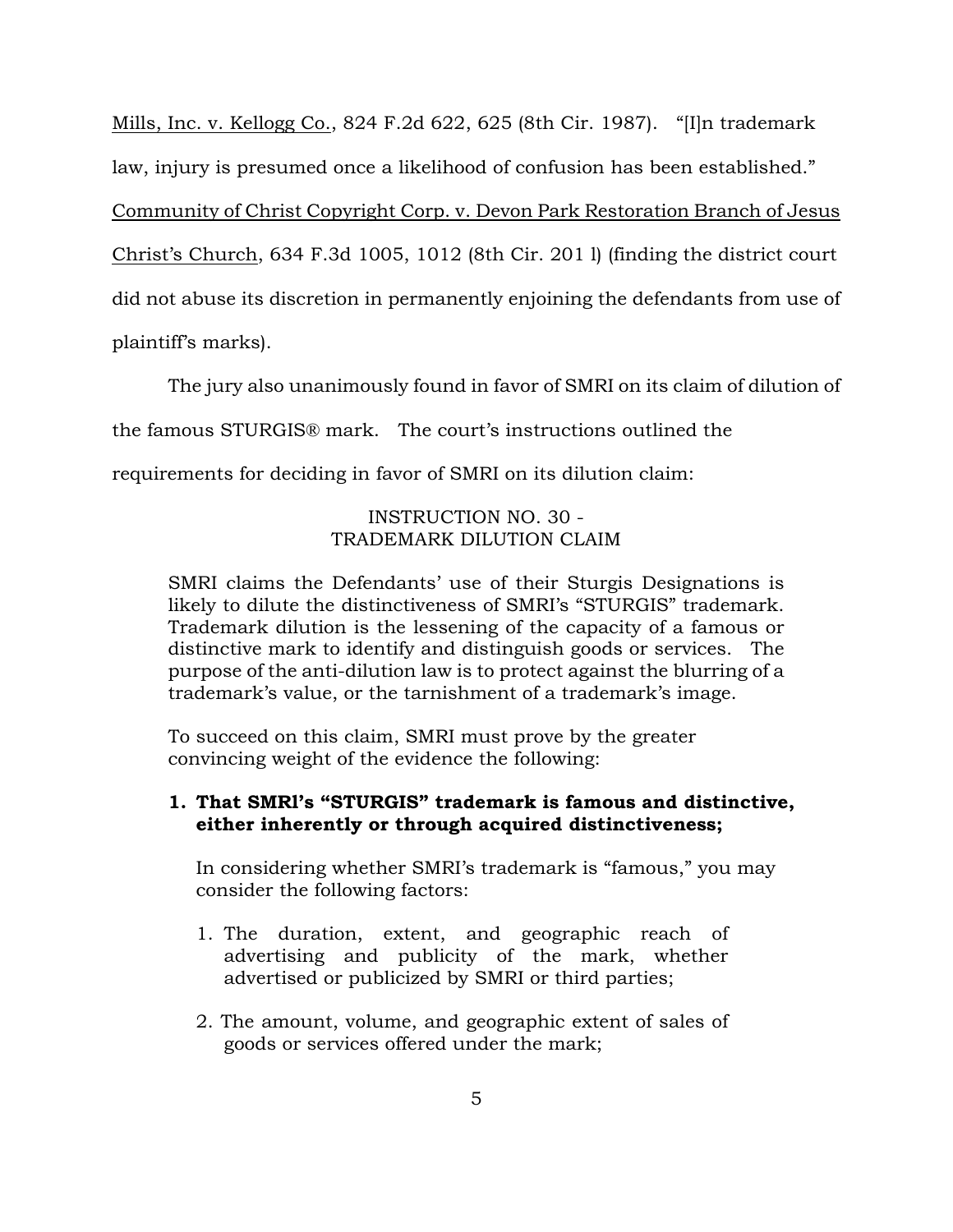- 3. The extent of actual recognition of the mark; and
- 4. Whether the mark is registered.
- **2. That a defendant's use of any of its Sturgis Designations began after SMRl's trademark became famous;**

## **3. That a defendant's use of any of its Sturgis Designations is likely to cause dilution by blurring or tarnishment of SMRl's "STURGIS" trademark;**

Blurring occurs when a defendant uses an identical or nearly identical version of SMRI's trademark to identify the defendant's goods or services, creating the possibility that SMRI's mark will lose its ability to serve as a unique identifier of SMRI's product. This can occur even though there is no confusion as to source, sponsorship, affiliation, or connection.

Tarnishment is using a mark that is identical or nearly identical to a famous mark of SMRI in such a way that harms the reputation of SMRI's mark by degrading the public's positive associations with the mark.

SMRI is not required to prove dilution both by blurring and by tarnishment.

To prevail on its dilution claim SMRI need not prove actual or likely confusion.

### **and**

### **4. That SMRI experienced damage as a result of a defendant's conduct.**

### **You must consider this claim separately against each defendant.**

If you find that SMRI proved this claim by the greater convincing weight of the evidence against any defendant you must find for SMRI against that defendant. If you find that SMRI did not prove this claim by the greater convincing weight of the evidence against any defendant you must find against SMRI on this claim.

(Docket 235 at pp. 48-49) (bold in title omitted).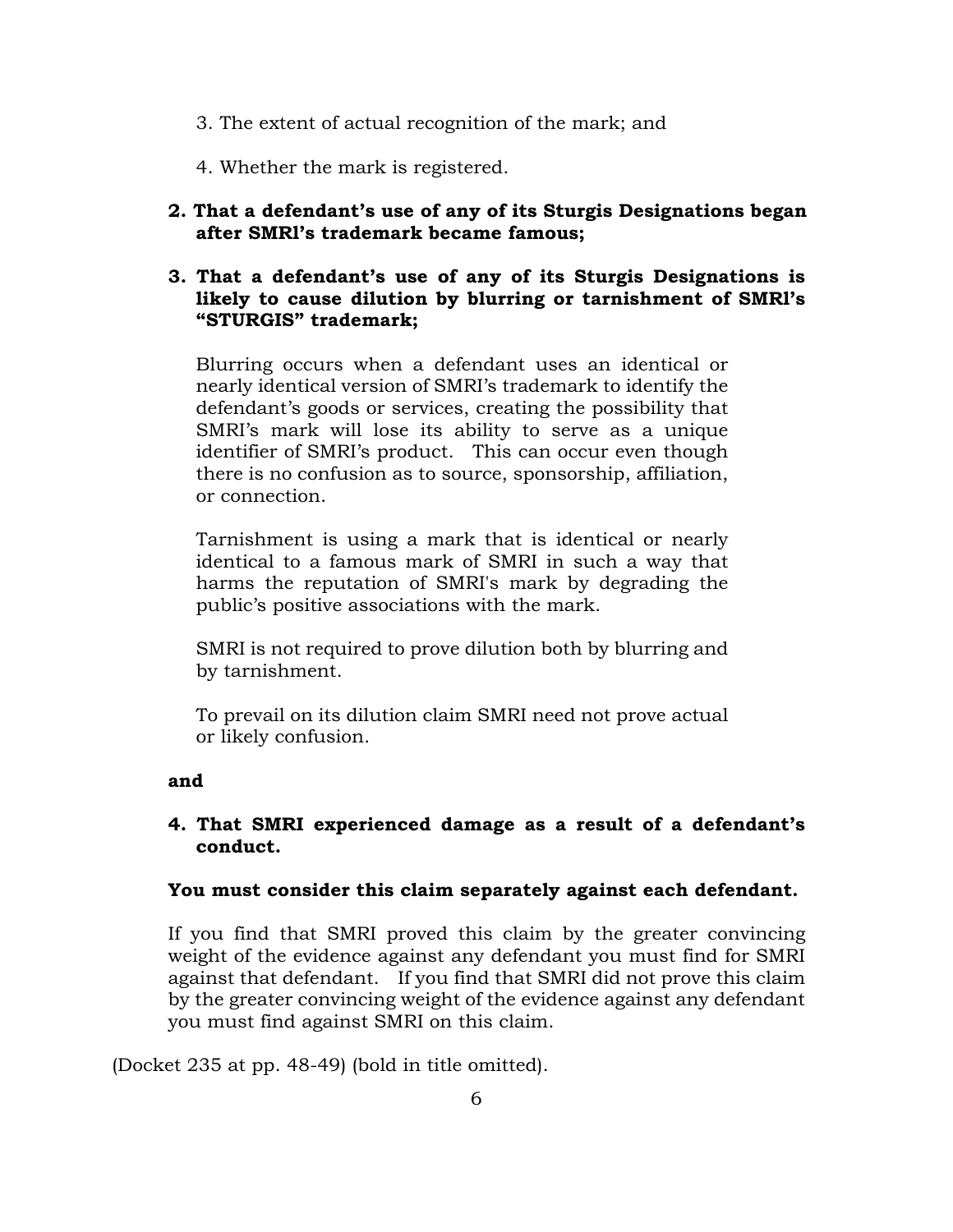During the February 5, 2016 hearing, SMRI board members Jerry Berkowitz and Rod Bradley and Robin Baldwin, the owner of Black Hills Rally & Gold, a licensee of SMRI, all testified regarding defendants'1 continued infringement of SMRI's Marks and the harm caused to SMRI and the public. Combined with the jury's unanimous finding in favor of SMRI on its claim of dilution, this testimony strengthens the conclusion that SMRI is "entitled to an injunction . . . regardless of the presence or absence of actual or likely confusion, of competition, or of actual economic injury." 15 U.S.C. § l125(c).

Coupled with the evidence presented at trial, the testimony of SMRI board members and a licensee of SMRI is a strong indication of the value in SMRI's Marks. The evidence at trial and the February 5, 2016, hearing illustrated the negative effect defendants' infringement of SMRI's Marks has on SMRI's reputation. The court finds irreparable harm to SMRI by defendants' continued infringement. Oglala Sioux Tribe, 542 F.3d at 229.

By its motion, SMRI seeks only to enjoin the defendants from the use of any reproduction, counterfeit, copy or colorable imitation of SMRI's Marks. SMRI is not seeking to enjoin the operation of defendants' businesses, which include many other lines of products beyond those pertaining to the sale of infringing goods: namely, Wal-Mart's general merchandise and retail store business and the business of Rushmore Photo & Gifts, including but not limited

 $\overline{a}$ 

<sup>1</sup>For of the remainder of this order "defendants" refers to Rushmore Photo & Gifts, Inc., Carol Niemann, Paul A. Niemann, Brian M. Niemann and Wal-Mart Stores, Inc., but not JRE, Inc.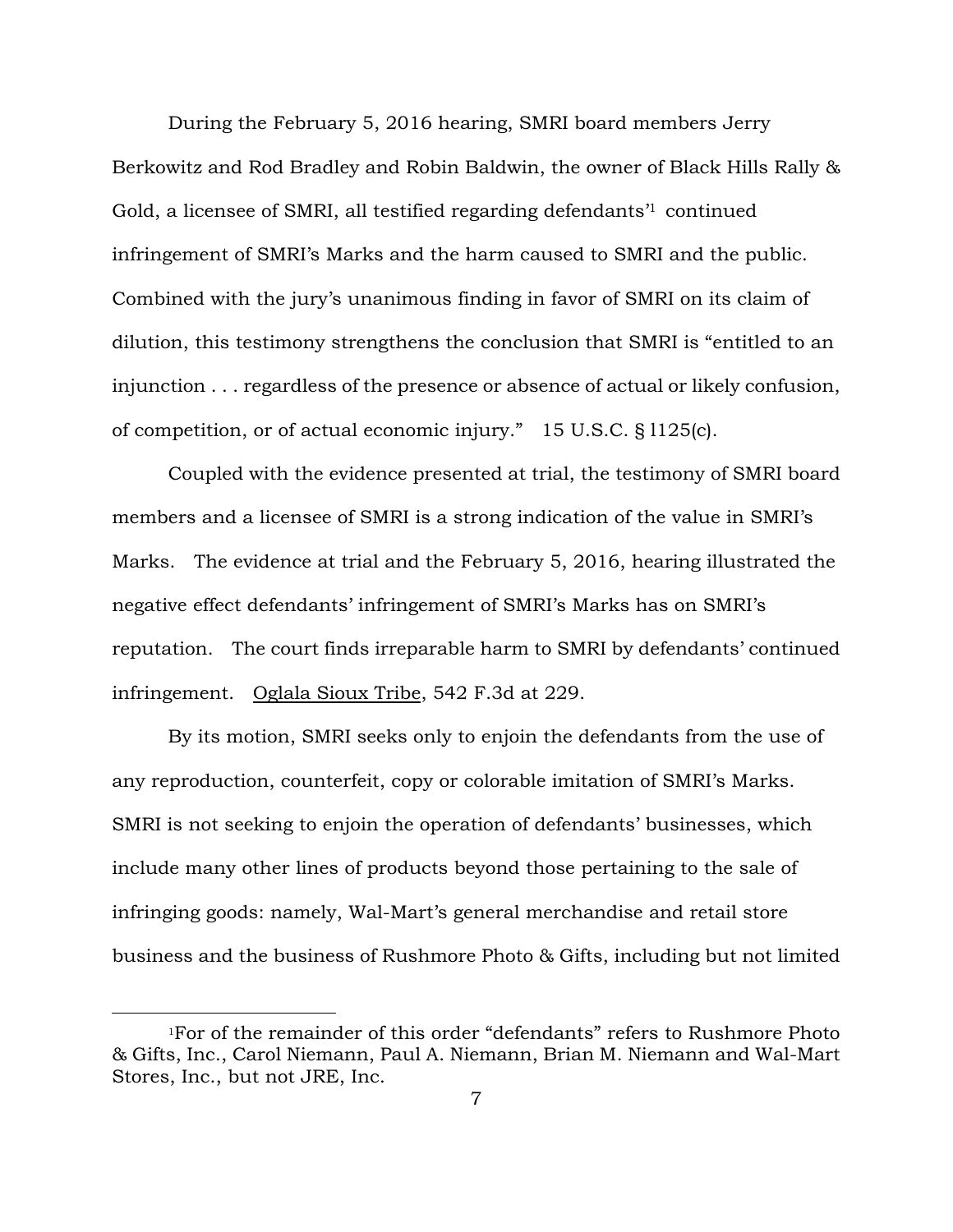to its SOUTH DAKOTA, MOUNT RUSHMORE, and DEADWOOD product lines. SMRI has shown that the irreparable harm to SMRI and its STURGIS marks greatly outweighs any harm to defendants by enjoining the sale and marketing of products using infringing marks. Id.

The court finds defendants' conduct created a likelihood of confusing the public, and the public has a right not to be confused by infringing goods. Community of Christ Copyright Corp. v. Devon Park Restoration Branch of Jesus Christ's Church, 683 F. Supp. 2d 1006, 1018 (W.D. Mo. 2010). By not actively removing its infringing goods from the market place, defendants' post-trial conduct continues to mislead the public. The court finds the public interest weighs strongly in favor of eliminating the likelihood of confusion. SMRI is entitled to injunctive relief pursuant to 15 U.S.C. § 1125(c)(1).

Based on the above findings and pursuant to Fed. R. Civ. P. 65, it is

ORDERED that plaintiff's motion (Docket 278) is granted in part and denied in part.

IT IS FURTHER ORDERED that plaintiff's motion for a permanent injunction is denied.

IT IS FURTHER ORDERED that a preliminary injunction shall immediately issue and remain in effect until further order of the court.

IT IS FURTHER ORDERED that defendants RUSHMORE PHOTO & GIFTS, INC., CAROL NIEMANN, PAUL A. NIEMANN, BRIAN M. NIEMAN and WAL-MART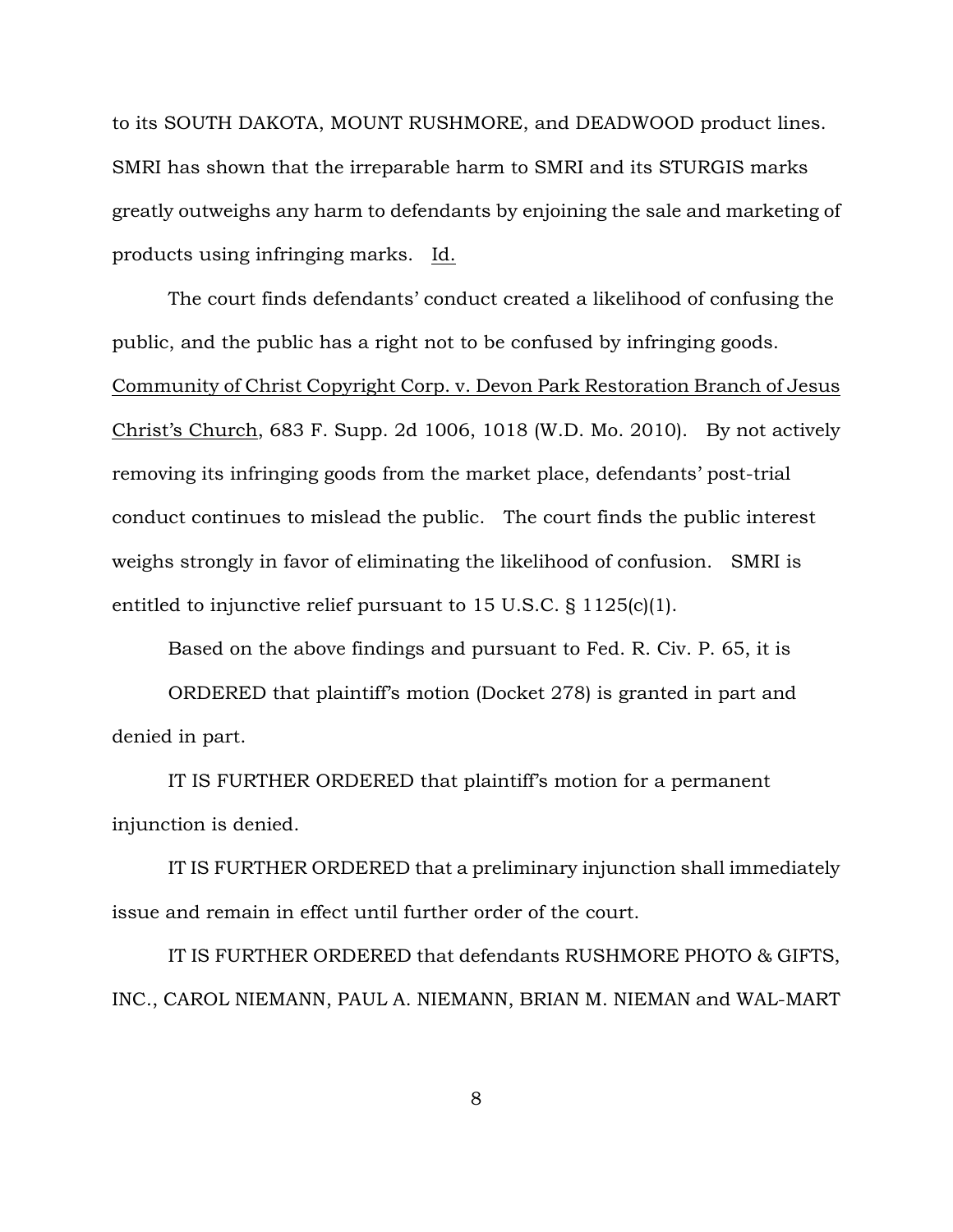STORES, INC., ("the enjoined defendants") are hereby immediately restrained and enjoined from engaging in the following activities:

- 1. Using the following trademarks and composite design trademark:
	- A. STURGIS, U.S. Reg. No. 3,923,282;
	- B. STURGIS BIKE WEEK, U.S. Reg. Nos. 2,070,955; 3,825,398; 3,838,171; 3,911,270; and 3,923,236;
	- C. BLACK HILLS MOTOR CLASSIC STURGIS RALLY & RACES BLACK HILLS S.D., U.S. Reg. No. 1,948,097;
	- D. STURGIS MOTORCYCLE RALLY, a common law trademark;
	- E. STURGIS RALLY & RACES, a common law trademark;

or any colorable imitations of these marks in any advertisement, promotion, offer for sale, or sale of any goods bearing one or more of the marks;

- 2. Using in commerce any reproduction, counterfeit, copy or colorable imitation of SMRI's Marks, including but not limited to the infringing designations "Officially Licensed Sturgis," "Authentic Sturgis," "Legendary Sturgis," "Licensed Sturgis," "Official Sturgis," "Sturgis Central," "Sturgis Motor Classic," and "Sturgis Rally" (collectively referred to as "Defendants' Sturgis Designations"), without SMRI's consent in a manner likely to cause confusion, mistake, or deception as to the source, origin, sponsorship or approval of the defendant's product;
- 3. Diluting SMRI's famous STURGIS® mark by blurring or tarnishment;
- 4. Acting, using, or employing any deceptive act or practice, fraud, false pretense, false promise or misrepresentation or concealed, suppressed or omitted material facts in connection with the sale or advertisement of any merchandise;
- 5. Registering, trafficking in, or using any domain name that is identical to, confusingly similar to, or likely to dilute SMRI's Marks, including but not limited to AuthenticSturgis.com, Legendary-Sturgis.com, LicensedSturgis.com, OfficialSturgis.com,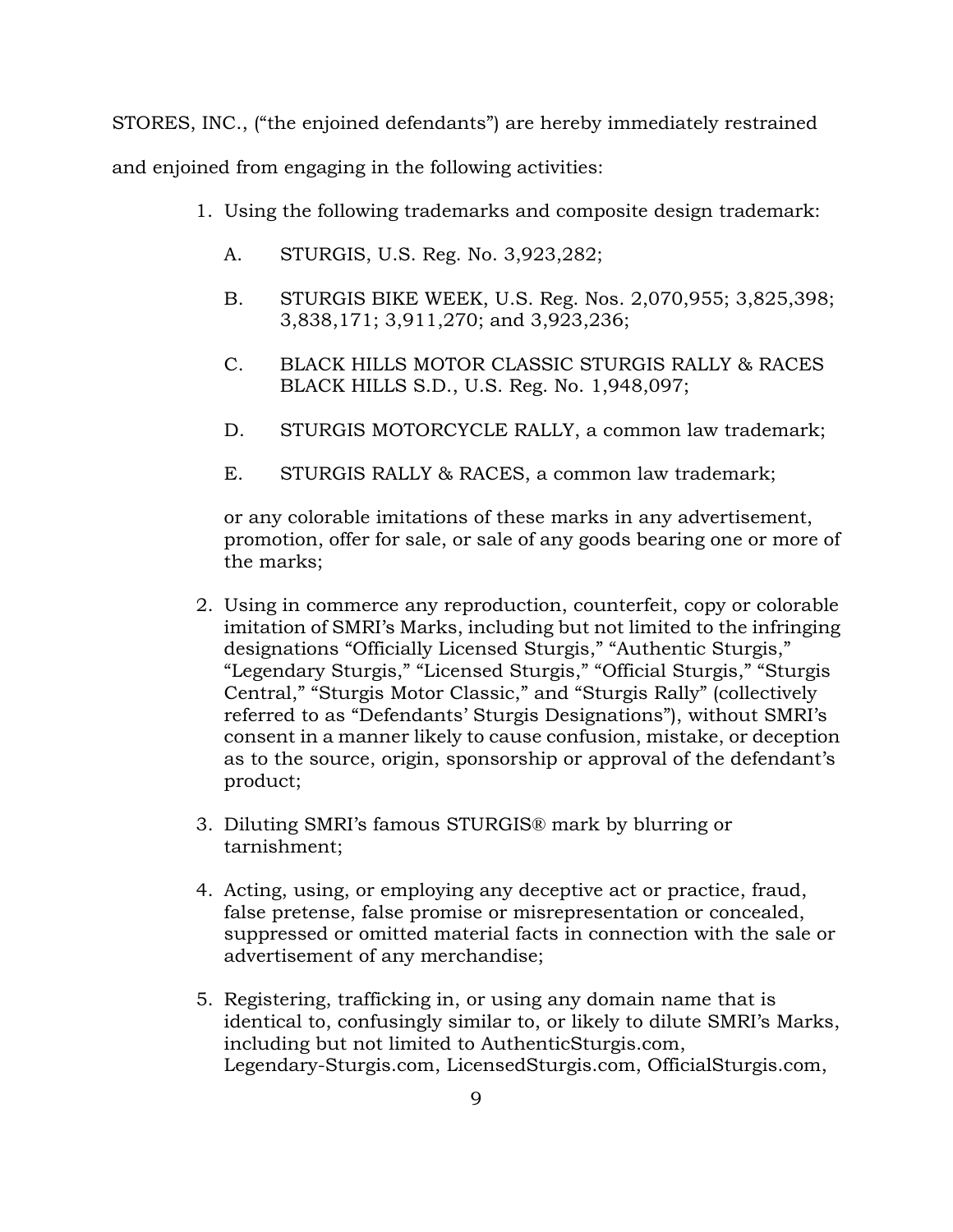SturgisCentral.com, SturgisMotorClassic.com, or SturgisRallyOnline.com.

IT IS FURTHER ORDERED that, pursuant to 15 U.S.C. § 1118, the enjoined defendants shall impound all products together with all labels, signs, prints, packages, wrappers, receptacles, and advertisements bearing SMRI's Marks, Defendants' Sturgis Designations, or any reproduction, counterfeit, copy, or colorable imitation thereof, and all plates, molds, matrices, and other means of making the same. Within ten (10) days following the issuance of this preliminary injunction the enjoined defendants shall file in CM/ECF sworn declarations detailing the enjoined defendants' progress, including identifying the amount and sources of products retrieved, the description of each item, the location of impoundment and the extent to which impound is ongoing. The enjoined defendants shall file supplemental reports every ten (10) days until the court is reasonably satisfied the impoundment process is complete.

IT IS FURTHER ORDERED that, pursuant to  $15$  U.S.C.  $\S 1125(d)(l)(C)$ , the enjoined defendants shall not cancel, transfer or otherwise make changes to the aforementioned domain name registrations, except in taking such actions as necessary to effect the transfer of those domain names to SMRI.

IT IS FURTHER ORDERED that for a thirty (30) day period following entry of this preliminary injunction SMRI shall not send any cease & desist letter, instigate litigation or take other trademark enforcement action against any of the defendants' non-party retailers.